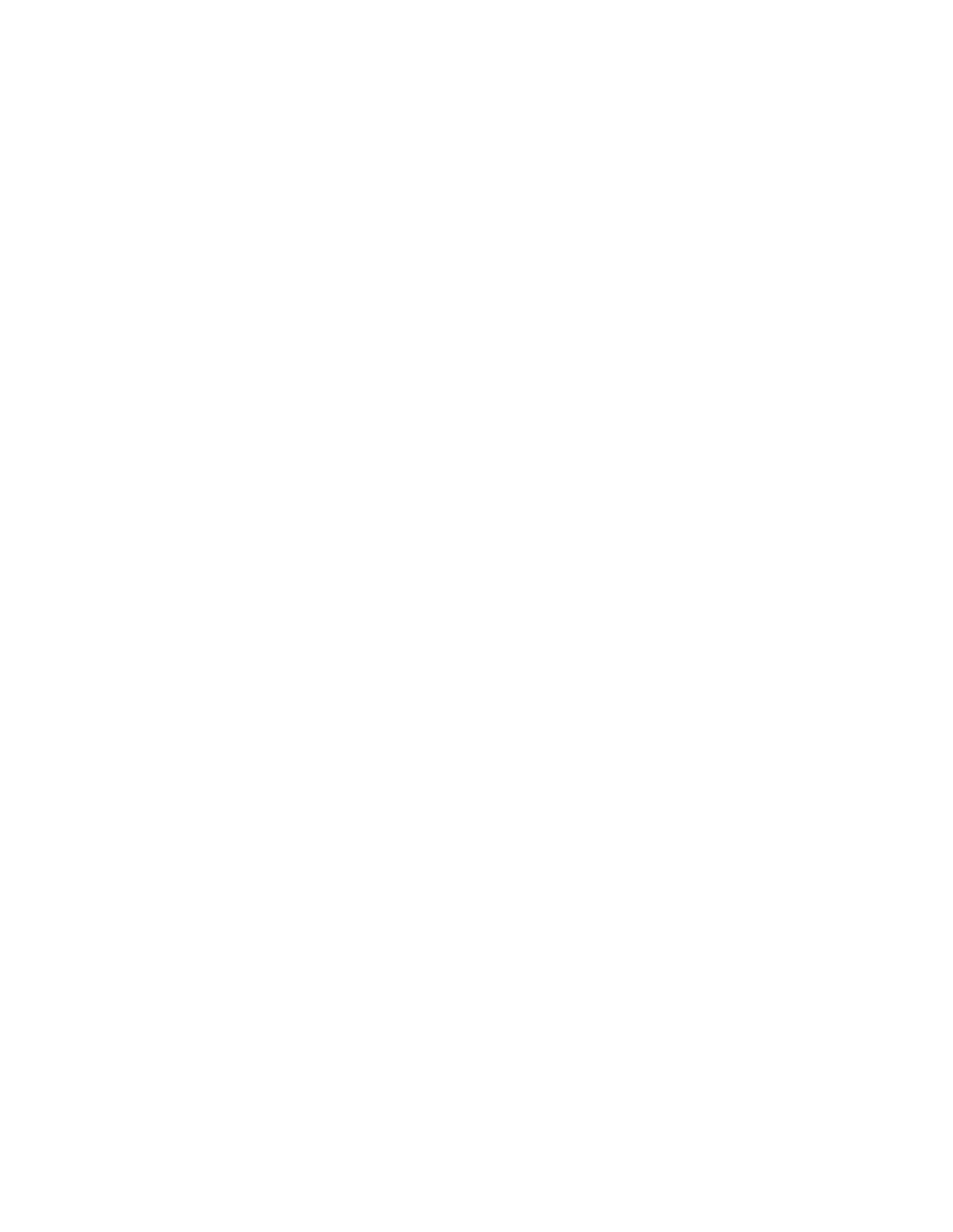home and community based waiver program that was administered by [Agency for Persons](http://apd.myflorida.com/)  [with Disabilities \(APD\).](http://apd.myflorida.com/)

The APD agreed that the child is a danger to herself and others, but argues that she can be served through the services available under [Chapter 409](http://www.flsenate.gov/Statutes/index.cfm?App_mode=Display_Statute&URL=Ch0409/titl0409.htm&StatuteYear=2005&Title=%2D%3E2005%2D%3EChapter%20409) (foster care services) and [Chapter 394](http://www.flsenate.gov/Statutes/index.cfm?App_mode=Display_Statute&URL=Ch0409/titl0409.htm&StatuteYear=2005&Title=%2D%3E2005%2D%3EChapter%20409) (providing for comprehensive child mental health services), and therefore it is not necessary to provide services under[Chapter 393](http://www.flsenate.gov/Statutes/index.cfm?App_mode=Display_Statute&URL=Ch0394/titl0394.htm&StatuteYear=2005&Title=%2D%3E2005%2D%3EChapter%20394)(The Developmental Disabilities Prevention and Community Services Act). The child argues that there is no basis for the argument that the services she needs "should be" available from the Department.

The First DCA held:

"There is no legal or factual basis for the [APD] position that the services she is requesting are available from another source or are actually provided by [the Department]. Therefore, we hold that [the child] qualifies to be placed on the second priority of the crisis tier of the waiting list. We remand for the [APD] to determine her placement within the second priority crisis list. In making that placement, [APD] may *not* rely upon the criterion that "other supports or services are available to assist in addressing [child] behaviors" as a factor in that placement, because neither the facts nor the law support such a determination."  $\mathbf{\Phi}$ 

Read the court opinion

## Legislative Update

Deborah Lacombe, Deputy General Counsel, Florida Guardian ad Litem Program

While there were only a handful of bills which impact dependency court, the bills that passed make major changes to Chapter 39 and will significantly change practice in abuse and neglect proceedings. **[Senate Bill 1080](http://www.flsenate.gov/session/index.cfm?BI_Mode=ViewBillInfo&Mode=Bills&SubMenu=1&Year=2006&billnum=1080)** (HB 7123) substantially amends Chapter 39 to conform Florida's statutes to the *[Adoptions and Safe Families Act \(ASFA\)](http://www.acf.hhs.gov/programs/cb/laws_policies/cblaws/public_law/pl105_89/pl105_89.htm)*. This is a bill that all practitioners should read and study, as it not only contains language for technical compliance, but is designed to expedite permanency for children. Some of the major changes include:

All sections regarding permanency are rewritten. Permanency goals are redefined and prioritized as: reun ification, adoption, permanent guardianship, placement with a fit and willing relative and another planned permanent living arrangement. The statutes provide specific findings required by the court before each permanency option can be finalized. Section 39.5085 is amended to ensure that children placed in permanent guardianships with relatives can receive relative caregiver funds. The revisions provide for regular judicial reviews of children placed with fit and willing relatives to continually evaluate the possibility of adoption or legal guardianship of the child.

DCF is required to adopt rules no later than July 1, 2007 to ensure that the **[Indian Child](http://www.nicwa.org/policy/law/icwa/ICWA.pdf) [Welfare Act](http://www.nicwa.org/policy/law/icwa/ICWA.pdf)** and the **[Multi-Ethnic Placement Act](http://nccanch.acf.hhs.gov/general/legal/federal/pl103_382.cfm)** are enforced in Florida.

procedure. Concurrent planning is defined and use of this concept is authorized including burdens of proof. Emphasis is also placed on providing current health, mental health and education information for the child in both the case planning and judicial review A major rewrite of the case plan section was undertaken to reorganize and streamline the throughout the chapter. New procedures for amendment of case plans are added, processes.

custody, the court shall consider the child's continuity in the same out-of-home placement Language added to § 39.522 provides that when considering post-disposition change of as a factor in determining best interests.

rights and the federally recognized exceptions to that rule. The court's ability to order a Section 39.8055 is created to specify when DCF is required to file a termination of parental TPR and other party's rights to challenge DCF's decision that compelling reasons exist not to file TPR are clarified. Additionally, material breach of a case plan as a ground for TPR is explained in § 39.806.

Amendments to § 39.810 provide the availability of a nonadoptive placement with a relative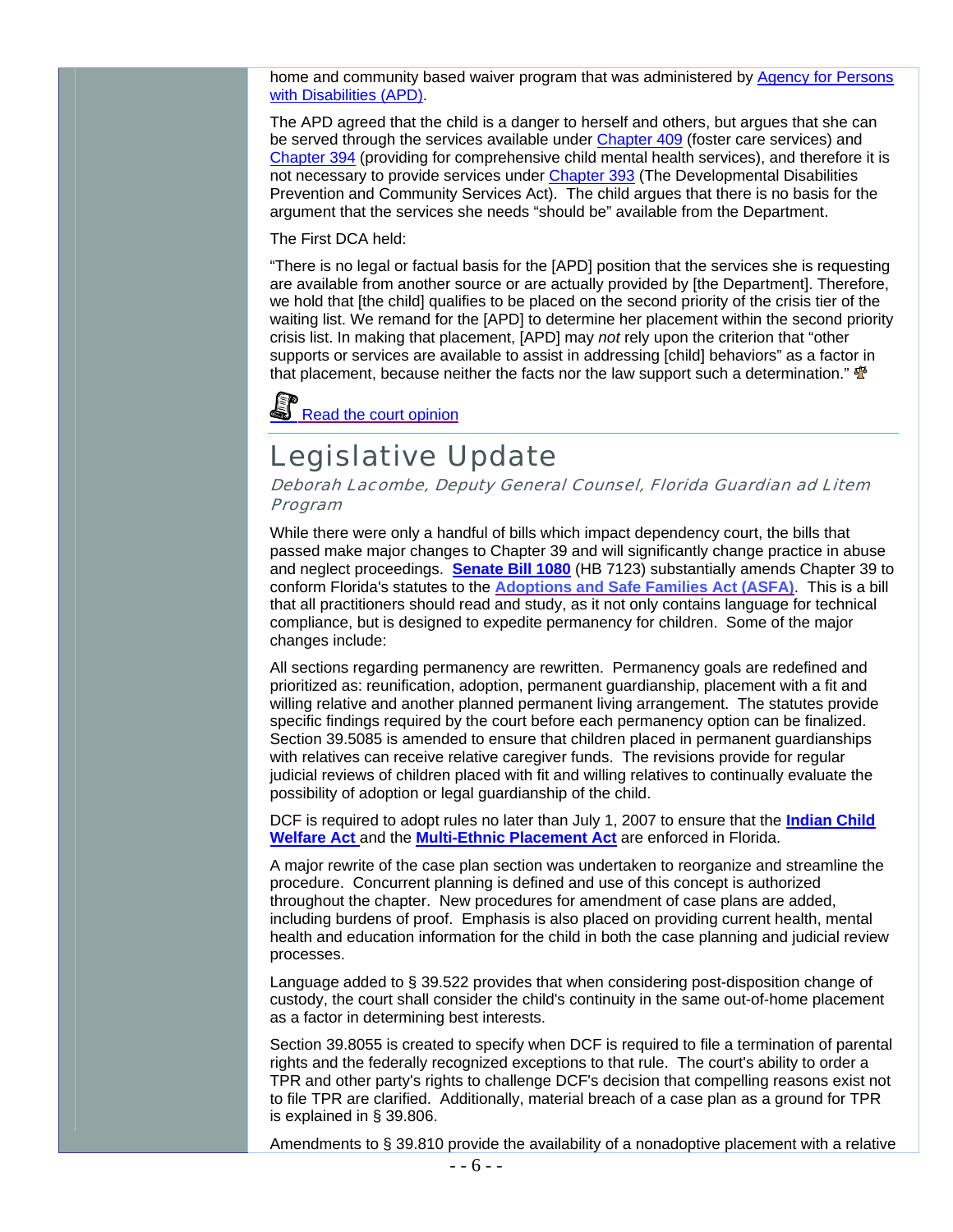may not receive greater consideration than any other factor weighing on the manifest best interest of the child and may not be considered as a factor weighing against TPR. If a child has been in a stable or preadoptive placement for 6 months, the availability of a different placement, including a placement with a relative, may not be considered as a ground to deny TPR.

**[HB 7173/SB 1798](http://www.flsenate.gov/session/index.cfm?BI_Mode=ViewBillInfo&Mode=Bills&SubMenu=1&Year=2006&billnum=7173)** creates an Office of Child Abuse Prevention in Chapter 39 to establish a comprehensive statewide approach for the prevention of child abuse, abandonment and neglect. The bill also includes numerous amendments impacting older children in dependency proceedings, some of which are:

Creation of § 743.045 authorizing removal of the disability of nonage for purposes of executing contracts for residential leases and revision of § 39.701 to require entry of such an order at the judicial review that takes place 90 days after the child's 17th birthday.

with a court-approved nonrelative or guardian after reaching 16 and who spent at least 6 Eligibility for Independent Living Transition services is expanded to include children placed months in foster care.

report, form or other record presented to the child prior to the child's signature. New requirements are included in Chapter 409 for DCF to fully explain any document,

The Road to Independence Scholarship is renamed the "Road to Independence Program" to eliminate confusion about whether the money constitutes a taxable scholarship. Eligibility is expanded to include children who are "currently in licensed foster care or subsidized independent living . . . adopted from foster care after reaching 16 years of age, or after spending at least 6 months in the custody of the department after reaching 6 months of age, . . . placed in a guardianship by the court." New language authorizes payment of awards under the RTI Program by direct deposit, unless the recipient makes a different request.

services who wish to continue to reside with the licensed foster family or group care provider with whom they were placed at their 18th birthday, may continue to reside there or Amendments provide that children eligible for transitional support services or aftercare may reside with another such provider arranged by DCF.

Section 409.903 is amended to expand Medicaid coverage to include children formerly in foster care until their 20th birthdays.

**[SB 114/HB 175, the "Robert J. Koch Drug Court Intervention Act"](http://www.flsenate.gov/session/index.cfm?BI_Mode=ViewBillInfo&Mode=Bills&SubMenu=1&Year=2006&billnum=114)** incorporates principles of treatment-based drug courts into dependency proceedings.

Goals are established for substance abuse services in dependency court. Intent language is added to encourage use of the drug court program model in  $\S$  397.334 to assess and address substance abuse issues.

the court can order a person with custody or a person requesting custody of a child to Section 39.407(16) is created to provide that after a shelter or dependency petition is filed submit to a substance abuse assessment or evaluation.

dependency, withholding of adjudication, or disposition, the court can order a person with custody or a person requesting custody of a child to submit to a substance abuse Sections 39.507 and 39.521 are amended to provide that after adjudication of assessment or evaluation. The court can require the person to participate in treatment, including a treatment-based drug court. The court will oversee the person's progress and compliance and may impose appropriate sanctions for non-compliance. Orders under these subsections may be made only upon good cause shown.

[HB 1503/SB 2012](http://www.flsenate.gov/session/index.cfm?BI_Mode=ViewBillInfo&Mode=Bills&SubMenu=1&Year=2006&billnum=1503) provides technical changes necessary due to the creation of the Agency for Persons with Disabilities (APD), but also includes provisions clarifying a dependency court's jurisdiction with regard to services provided by APD. Specifically, § 39.407(5) is amended to provide "nothing in this section confers jurisdiction on the court with regard to determining eligibility or ordering services under Chapter 393. The bill also gives priority status to dependent children on APD's waiting list.

If you would like to make suggestions for our newsletter,

**[HB 5011/SB 1694](http://www.flsenate.gov/session/index.cfm?BI_Mode=ViewBillInfo&Mode=Bills&SubMenu=1&Year=2006&billnum=1503)** allows for the transfer of the current community based care lead agency